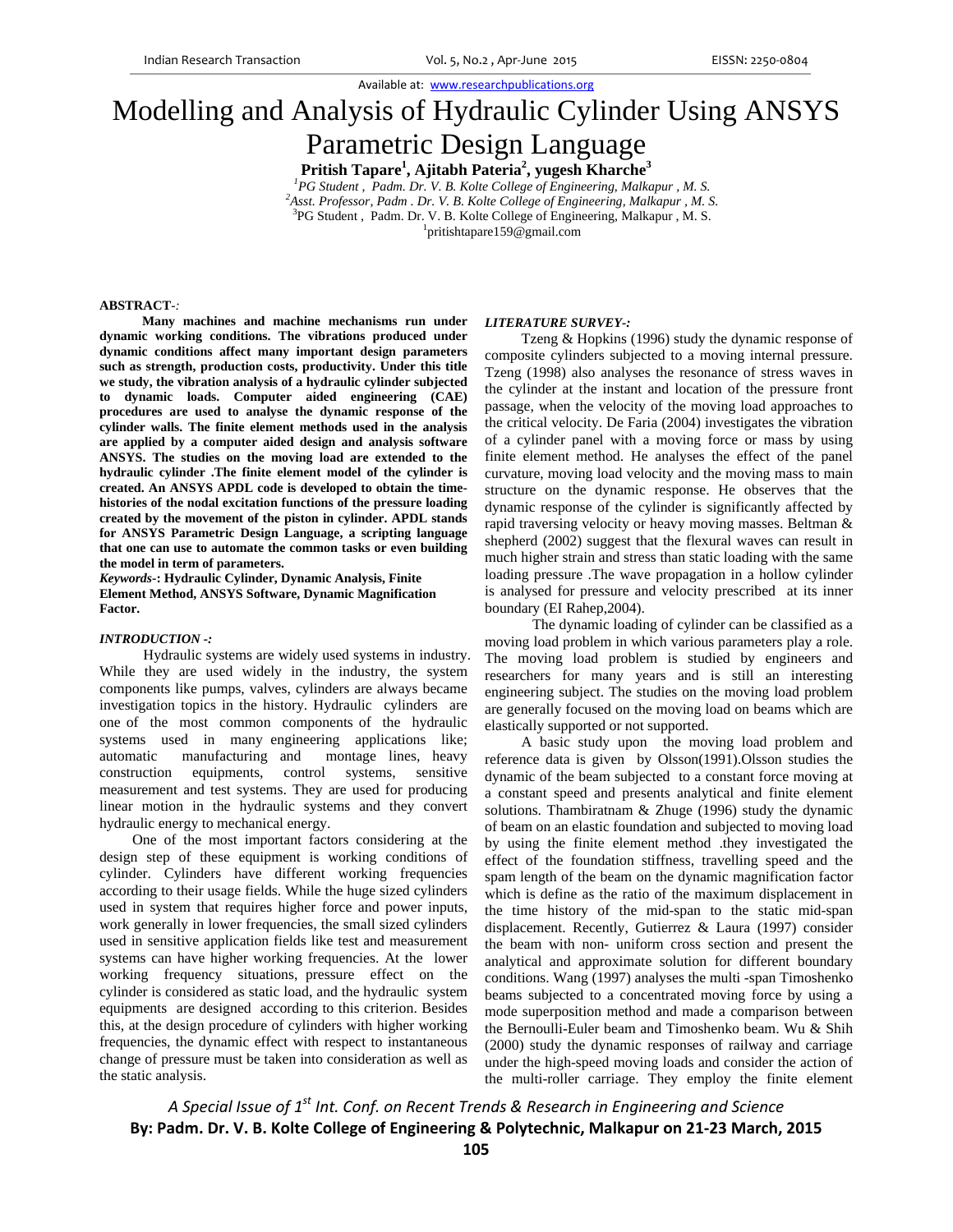method in the solution and investigate the influence of the total number of carriage and the spacing between the rollers on the dynamic response of the railway. Rao (2000) investigates the inertial effects of the moving load by using the mode superposition method and made a comparison between the moving mass models. The experimental studies on the moving force identification are carried out by law et al. (1999), Law & Zhu (2000) and Chan et al. (2000).Recently N.Upendra (2014), P.Moulali (2014) investigates the study hydraulic and pneumatic system components are modelled with the computer aided static and modal analysis performed by using finite lement methods. These studies are addressed to the inverse problem in which the forces acting on the structure are identified by using the vibration responses without the knowledge of the vehicle characteristic.

 In this study, a brief summary is given about the theory of dynamic analysis used in the CAE program ANSYS. Then, the moving load problem on beams is analysed which forms the basis of the hydraulic cylinder dynamic analysis. The vibration response of a simple supported beam with and without elastic foundation to a moving single point load is analysed performing the finite element vibration analysis. The dynamic magnification value versus the load travelling speed obtained and compared with the results of the similar studies in the literature. Finally, the dynamic model of the hydraulic cylinder is created. The geometry and the finite element model of the cylinder are given. The method for generating the nodal excitation functions is described. The finite element vibration analysis and selection of the time step is described. Dynamic magnification values obtained under the action of pressure loading are presented for the hydraulic cylinder. The studies on the moving load are then extended to the

hydraulic cylinder. The finite element model of the cylinder is created. An ANSYS APDL code is developed to obtain the time- histories of the nodal excitation functions of the pressure loading created by the movement of the piston in the cylinder. APDL stands for ANSYS Parametric Design Language, a scripting language that one can use to automate the common tasks or even building the model in term of parameters. The working pressure and the piston velocity are considered in defining the loading functions. The vibration analysis of the hydraulic cylinder is performed by using ANSYS after creating nodal excitation functions. The dynamic magnification values are calculated for various piston velocities. It is observed that the dynamic magnification value is dependent to piston velocity. Furthermore, the effects of damping in the dynamic analysis are investigated. As a result, it is observed that the finite element programs like ANSYS can be used to create the dynamic loading models of the hydraulic or pneumatic cylinders.

The dynamic loading of cylinder can be classified as a moving load problem in which various parameter play a role. The moving load problem is studied by engineer and researchers for many years and is still an interesting engineering subject. The studied on the moving load problem are generally focused on the moving load on beams which are elastically supported or not supported.

- 1. Design is carried out by modeling the cylinder in terms of beam.
- 2. Analysis of beam is carried out using ANSYS with applicable pressure.
- 3. Modeling of cylinder with APDL language.
- 4. Analysis of cylinder with APDL language

 The dynamic analysis involve the transient dynamic analysis:-Transient dynamic analysis (sometimes called timehistory analysis) is a technique used to determine the dynamic response of a structure under the action of any general timedependent loads. This type of analysis can be used to determine the time- varying displacements, strains, stresses, and forces in a structure as it responds to any combination of static, transient, and harmonic loads. The time scale of the loading is such that the inertia or damping effects are considered to be important. If the inertia and damping effects are not important, it might be able to use a static analysis instead.

 The transient analysis solution method used depends on the DOFs involved. Structural, acoustic, and other second order systems (that is, the systems are second order in time) are solved using one method and the thermal, magnetic, electrical and other first order systems are solved using another. Each method is described subsequently. If the analysis contains both first and second order DOFs (e.g. structural and magnetic), then each DOF is solved using the appropriate method.

 The transient analysis of the hydraulic cylinder is performed in the solution task of the CAE program ANSYS. The set of equations for the forced and undammed vibration of a system by using the finite element methods is formed as follows:

$$
[M]{\&u\&}+[K]{u} = {f(t)}
$$

Where;

[M] Is the mass matrix?

{&u&} is the acceleration vector,

{U} is the displacement vector

And  ${f (t)}$  is the time-dependent force vector defined to pressure loading. For the nodes subjected

Both the full solution method and the mode-superposition method are used in the transient analysis. Although, set of desired mode-shapes can be considered in the modesuperposition method, all extracted mode shapes are taken into consideration in the solution of the system. By considering all extracted modes in the mode superposition method, a similar solution to the full solution is done and also more shorter runtimes are obtained with respect to full solution method.

 There are three methods available for Transient dynamic analysis:-

1. The Full Method

2. The Reduced Method

3. The Mode Superposition Method.

 The all three methods are good but for this project we prefer the mode superposition method which gives the better result for mode analysis.

 The mode superposition method sums factored mode shapes (eigenvectors) from modal analysis to calculated the

# *WORKING METHODOLOGY-:*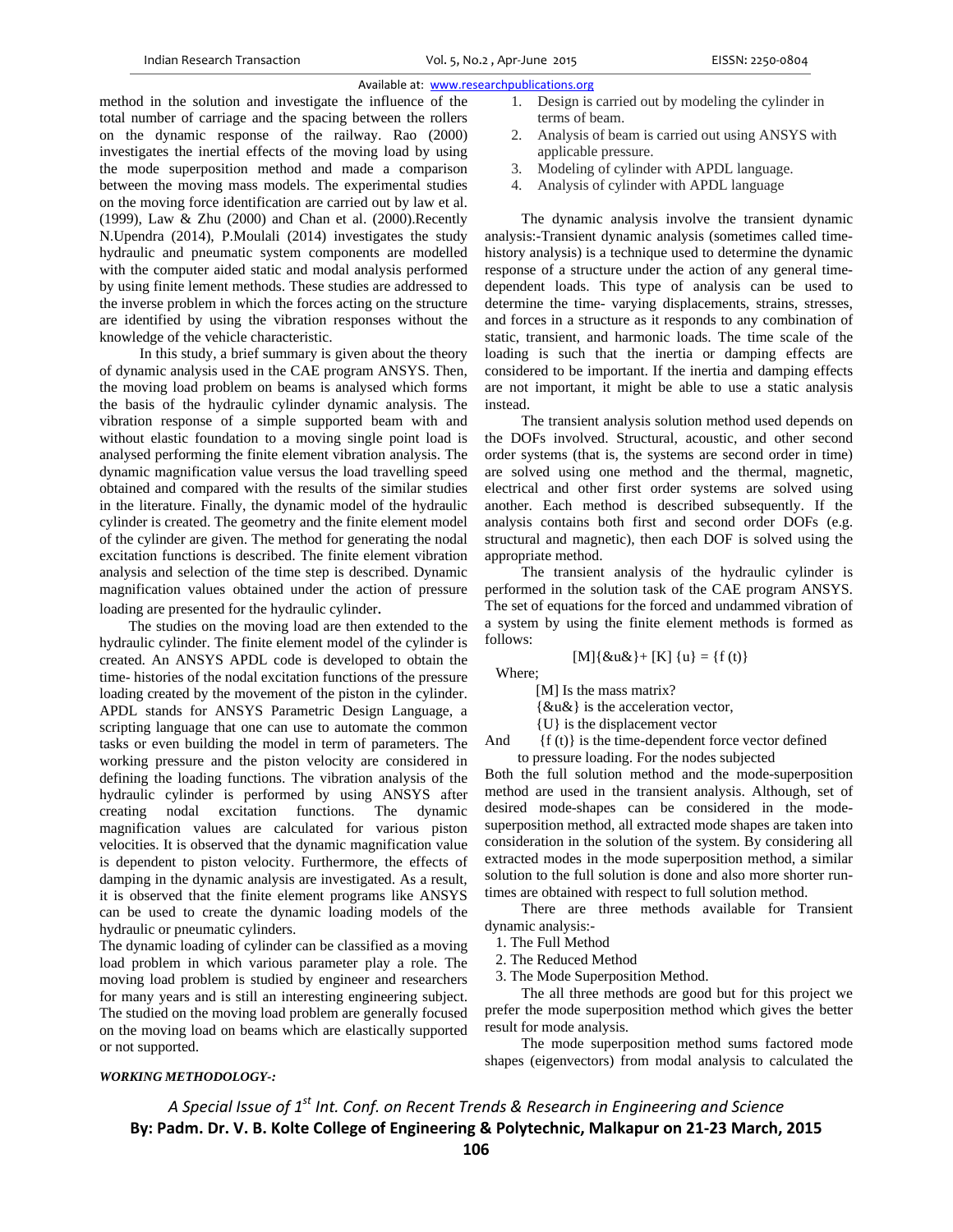structure's response. This is the only method available in the ANSYS / Linear plus program. Its advantages are:

- It is faster and less expensive than the reduced or the full method for many problems.
- Element loads applied in the preceding modal analysis can be applied in the transient dynamic analysis.
- It accepts modal damping.

 The mode superposition method uses the natural frequencies and mode shapes of a linear structure to predict the response to transient forcing function. This solution method imposes the following additional assumption and restrictions:

- Constant [K] and Matrices [M]. This implies no large deflection or change of stress stiffening, as well as no plasticity, creep, or swelling.
- Constant time step size.
- There are no element damping matrices, however various types of system damping are available.
- Time varying imposed displacement is not allowed.

 APDL language of the ANSYS software is used for creating the model and performing the analysis of this study. APDL stands for ANSYS Parametric Design Language, a scripting language that one can use to automate the common tasks or 38 even building the model in term of parameters. APDL also includes a wide range of other features such as repeating a command, macros, if-then-else, do- loop cycles, and scalar, vector or matrix operations. Every important modeling and analysis parameter used in these codes is parameterized. This makes it possible to analyze many different situations.





 A double-acting hydraulic cylinder is used in the analysis. The model is created as finite elements to ensure the variation of parameters easily when is needed instead of using any solid model software. Nodes are created by do-loop and if-then cycles and the elements are created from nodes in the APDL codes in the preparation of the model. Hydraulic cylinder, modeled as finite element, is made of steel.

# **The properties of steel are given at Table (a):-**

| <b>Material properties of cylinder</b> |                |  |
|----------------------------------------|----------------|--|
| Material<br>properties<br>cylinder     | of $E$ 203 GPa |  |
| Poisson Ratio                          | n 0.3          |  |
| Density                                | 7869 Kg / m3   |  |

 In the analysis, two different boundary conditions are considered for the hydraulic cylinder. It is assumed that, the cylinder is directly installed to the other components or to the body in two different mounting types and the static and dynamic analyses is made for these two mounting types.







# *Fig. 1.3***:- Boundary condition b) Bc-type 2**

Working pressure of cylinder is taken as 250 bars and the pressure load is applied statically to the inner surface of cylinder. The region that pressure applied is considered as stroke region of the piston.



*Fig. 1.4***:- Cylinder filled with 250 bar pressure (Isometric view)**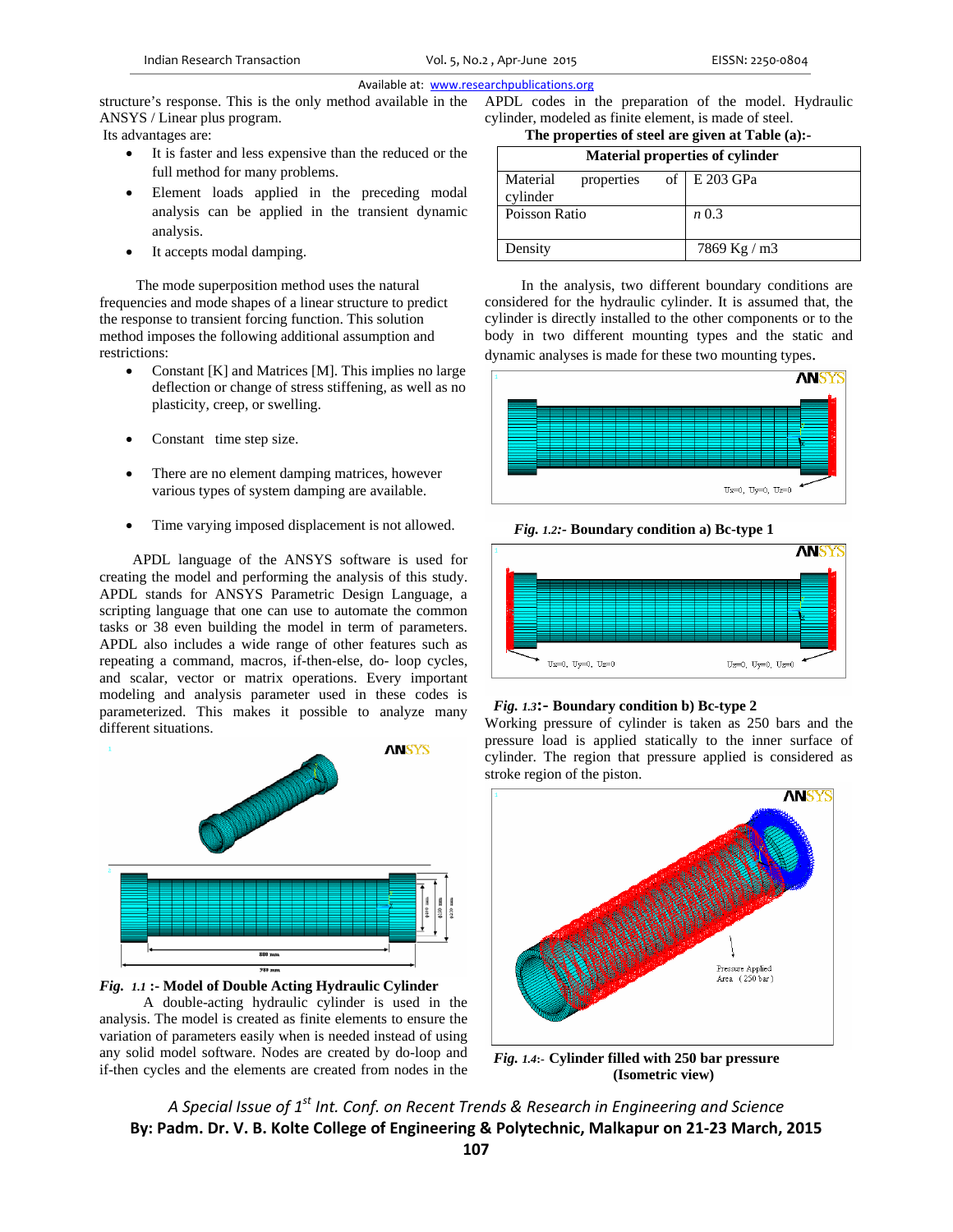

**(Isometric view)** 

 One of the most important parameters used in the transient dynamic analysis is damping parameter. To investigate the effect of damping in the dynamic analysis, eight different damping coefficient values are used at a working frequency of 550 Hz and eight different maximum displacement values are calculated for node 1522. It can be observed from below table (b) that maximum displacement values increase as the damping values becomes smaller.

# **Table (b):- The maximum displacement values for different damping coefficients**





| <b>Damping Coefficients</b> | Displacements (m) |
|-----------------------------|-------------------|
| Max.                        |                   |
| 0.5                         | $0.1765E-3$       |

 **Of node1522, Bc-type1** 

| Max.   |             |
|--------|-------------|
| 0.5    | $0.1765E-3$ |
| 0.1    | $0.2304E-3$ |
| 0.05   | $0.3042E-3$ |
| 0.01   | 0.4588E-3   |
| 0.005  | $0.5243E-3$ |
| 0.001  | 0.5283E-3   |
| 0.0005 | 0.5283E-3   |
| 0.0001 | $0.5302E-3$ |
|        |             |



*Fig. 1.7***:- Time history for normalized displacements Of node1522, Bc-type2** 

## *CONCLUSION-:*

Vibration analysis of the hydraulic system components for the different speed, size and the loading conditions can be performed by using the commercial finite element packages if the dynamic loading of the structure is properly defined. The APDL commands of the computer aided engineering program ANSYS is used to write codes for defining both the structural parameters and the dynamic loading of the hydraulic cylinder. Constructing the written code in a manner to allow any parametrical changes of the structural dimensions or the loading condition provides a significant amount of saving in time, work power and money. By this way, many different cases can be successfully applied to the analysis of the structure under investigation.

## *REFERENCES*-:

[1] Beltman, W.M., & Shepherd, J.E. (2001). Linear elastic responses of tubes to internal detonation loading. Journal of Sound and Vibration ,252(4),617- 655